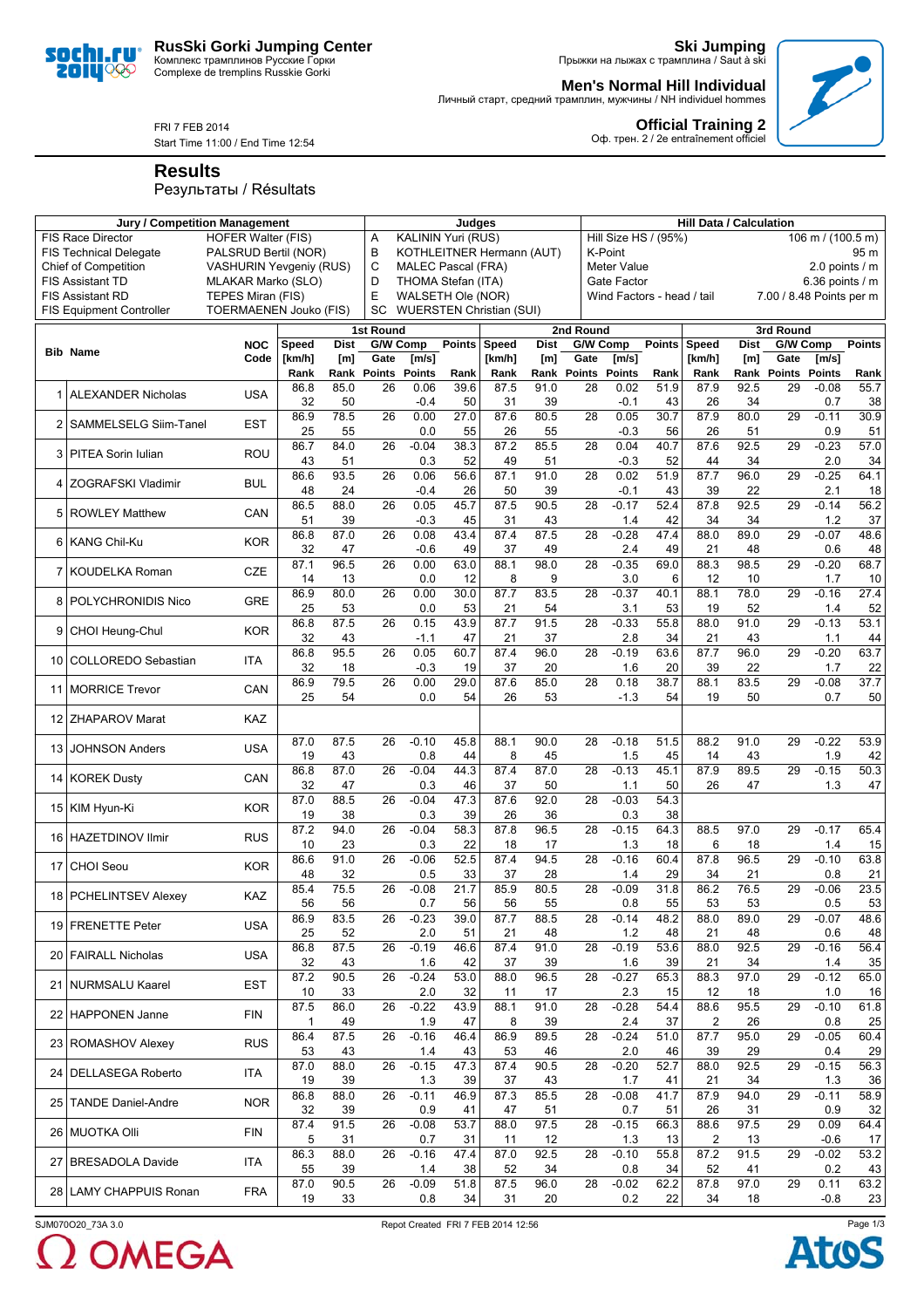**RusSki Gorki Jumping Center** Комплекс трамплинов Русские Горки Complexe de tremplins Russkie Gorki



**Ski Jumping** Прыжки на лыжах с трамплина / Saut à ski

**Men's Normal Hill Individual**



**Official Training 2** Оф. трен. 2 / 2e entraînement officiel

Личный старт, средний трамплин, мужчины / NH individuel hommes

FRI 7 FEB 2014 Start Time 11:00 / End Time 12:54

**Results**

Результаты / Résultats

|      |                              |            |                     |             | 1st Round                    |                |                      | 2nd Round      |             |                     |                        | 3rd Round      |                      |             |                     |                        |               |
|------|------------------------------|------------|---------------------|-------------|------------------------------|----------------|----------------------|----------------|-------------|---------------------|------------------------|----------------|----------------------|-------------|---------------------|------------------------|---------------|
|      | <b>Bib Name</b>              | <b>NOC</b> | <b>Speed</b>        | <b>Dist</b> | G/W Comp                     |                | <b>Points</b>        | Speed          | <b>Dist</b> | G/W Comp            |                        | <b>Points</b>  | <b>Speed</b>         | <b>Dist</b> | G/W Comp            |                        | <b>Points</b> |
|      |                              | Code       | [km/h]<br>Rank      | [m]<br>Rank | Gate<br><b>Points Points</b> | [m/s]          | Rank                 | [km/h]<br>Rank | [m]         | Gate<br>Rank Points | [m/s]<br><b>Points</b> | Rank           | [km/h]<br>Rank       | [m]         | Gate<br>Rank Points | [m/s]<br><b>Points</b> | Rank          |
|      |                              |            | 86.7                | 89.5        | 26                           | 0.07           | 48.5                 | 87.4           | 97.0        | 28                  | $-0.10$                | 64.8           | 87.6                 | 97.5        | 29                  | 0.13                   | 64.1          |
| 29 I | <b>HAJEK Antonin</b>         | CZE        | 43                  | 36          |                              | -0.5           | 36                   | 37             | 15          |                     | 0.8                    | 17             | 44                   | 13          |                     | $-0.9$                 | 18            |
| 30   | <b>KORNILOV Denis</b>        | <b>RUS</b> | 86.9<br>25          | 95.5<br>18  | 26                           | $-0.10$<br>0.8 | 61.8<br>16           | 87.6<br>26     | 96.0<br>20  | 28                  | $-0.02$<br>0.2         | 62.2<br>22     | 87.9<br>26           | 97.5<br>13  | 29                  | 0.16<br>$-1.1$         | 63.9<br>20    |
|      |                              |            | 87.0                | 93.0        | 26                           | $-0.10$        | 56.8                 | 87.7           | 95.5        | 28                  | 0.07                   | 60.5           | 87.7                 | 96.0        | 29                  | 0.17                   | 60.8          |
|      | 31 HLAVA Lukas               | <b>CZE</b> | 19                  | 28          |                              | 0.8            | 25                   | 21             | 24          |                     | $-0.5$                 | 28             | 39                   | 22          |                     | $-1.2$                 | 27            |
|      | 32   MAEAETTAE Jarkko        | <b>FIN</b> | 86.7<br>43          | 89.0<br>37  | 26                           | 0.02<br>$-0.1$ | 47.9<br>37           | 86.8<br>55     | 89.5<br>46  | 28                  | $-0.16$<br>1.4         | 50.4<br>47     | 87.3<br>50           | 95.5<br>26  | 29                  | 0.15<br>$-1.1$         | 59.9<br>31    |
|      | 33 JACOBSEN Anders           | <b>NOR</b> |                     |             |                              |                |                      |                |             |                     |                        |                |                      |             |                     |                        |               |
| 34   | <b>BOYD-CLOWES Mackenzie</b> | CAN        | 87.2<br>10          | 92.0<br>30  | 26                           | 0.02<br>$-0.1$ | 53.9<br>30           | 88.0<br>11     | 94.0<br>31  | 28                  | $-0.21$<br>1.8         | 59.8<br>31     | 88.4<br>7            | 96.0<br>22  | 29                  | 0.09<br>$-0.6$         | 61.4<br>26    |
|      | 35 KUBACKI Dawid             | POL        | 87.2                | 96.0        | 26                           | 0.11           | 61.2                 | 87.9           | 95.5        | 28                  | $-0.30$                | 63.5           | 88.2                 | 91.5        | 29                  | 0.12                   | 52.2          |
|      |                              |            | 10<br>86.7          | 15<br>98.5  | 26                           | $-0.8$<br>0.12 | 18<br>66.2           | 16<br>87.4     | 24<br>98.0  | 28                  | 2.5<br>$-0.22$         | 21<br>67.9     | 14<br>87.6           | 41<br>99.5  | 29                  | $-0.8$<br>$-0.12$      | 45<br>70.0    |
|      | 36 SHIMIZU Reruhi            | <b>JPN</b> | 43                  | 5           |                              | $-0.8$         | 5                    | 37             | 9           |                     | 1.9                    | 8              | 44                   | 7           |                     | 1.0                    | 8             |
|      | 37 MAKSIMOCHKIN Mikhail      | <b>RUS</b> | 86.7                | 93.0        | 26                           | 0.07           | 55.5                 | 87.3           | 94.5        | 28                  | $-0.27$                | 61.3           | 87.5                 | 92.5        | 29                  | $-0.03$                | 55.3          |
|      |                              |            | 43<br>87.4          | 28<br>97.0  | 26                           | $-0.5$<br>0.00 | 28<br>64.0           | 47<br>88.0     | 28<br>98.5  | 28                  | 2.3<br>$-0.15$         | 25<br>68.3     | 48<br>88.4           | 34<br>100.0 | 29                  | 0.3<br>$-0.12$         | 40<br>71.0    |
|      | 38 WATASE Yuta               | <b>JPN</b> | 5                   | 10          |                              | 0.0            | 10                   | 11             | 6           |                     | 1.3                    | $\overline{7}$ | $\overline{7}$       | 4           |                     | 1.0                    | 5             |
|      | 39 HVALA Jaka                | <b>SLO</b> | 86.8                | 93.5        | 26                           | 0.01           | 56.9                 | 87.5           | 92.5        | 28                  | $-0.10$                | 55.8           | 87.7                 | 92.5        | 29                  | $-0.07$                | 55.6          |
|      |                              |            | 32<br>86.8          | 24<br>90.5  | 26                           | $-0.1$<br>0.19 | 24<br>49.7           | 31<br>87.4     | 34<br>91.5  | 28                  | 0.8<br>0.01            | 34<br>52.9     | 39<br>87.8           | 34<br>90.5  | 29                  | 0.6<br>$-0.06$         | 39<br>51.5    |
|      | 40 VASSILIEV Dimitry         | <b>RUS</b> | 32                  | 33          |                              | $-1.3$         | 35                   | 37             | 37          |                     | -0.1                   | 40             | 34                   | 46          |                     | 0.5                    | 46            |
| 41   | <b>DESCHWANDEN Gregor</b>    | SUI        | 87.3<br>8           | 99.0<br>3   | 26                           | 0.00<br>0.0    | 68.0<br>3            | 87.8<br>18     | 98.0<br>9   | 28                  | $-0.06$<br>0.5         | 66.5<br>12     | 88.2<br>14           | 99.0<br>9   | 29                  | $-0.11$<br>0.9         | 68.9<br>9     |
| 42   | <b>WANK Andreas</b>          | <b>GER</b> |                     |             |                              |                |                      |                |             |                     |                        |                |                      |             |                     |                        |               |
|      | 43 JANDA Jakub               | <b>CZE</b> | 86.8<br>32          | 98.5<br>5   | 26                           | 0.35<br>$-2.5$ | 64.5<br>9            | 87.5<br>31     | 97.5<br>12  | 28                  | $-0.14$<br>1.2         | 66.2<br>14     |                      |             |                     |                        |               |
| 44   | <b>VELTA Rune</b>            | <b>NOR</b> | 86.4<br>53          | 93.5<br>24  | 26                           | 0.32<br>$-2.2$ | 54.8<br>29           | 87.1<br>50     | 97.0<br>15  | 28                  | 0.03<br>$-0.2$         | 63.8<br>19     | 87.3<br>50           | 94.0<br>31  | 29                  | $-0.23$<br>2.0         | 60.0<br>30    |
|      | 45   AHONEN Janne            | <b>FIN</b> | 87.3<br>8           | 95.0<br>20  | 26                           | 0.18<br>$-1.3$ | 58.7<br>21           | 88.2<br>4      | 96.0<br>20  | 28                  | 0.11<br>$-0.8$         | 61.2<br>26     | 88.2<br>14           | 94.5<br>30  | 29                  | $-0.20$<br>1.7         | 60.7<br>28    |
|      | 46   KOIVURANTA Anssi        | <b>FIN</b> |                     |             |                              |                |                      |                |             |                     |                        |                |                      |             |                     |                        |               |
| 47   | <b>KOFLER Andreas</b>        | <b>AUT</b> | 87.5<br>$\mathbf 1$ | 95.0<br>20  | 26                           | 0.00<br>0.0    | 60.0<br>20           | 88.2<br>4      | 98.5<br>6   | 28                  | 0.06<br>-0.4           | 66.6<br>11     | 88.6<br>2            | 97.5<br>13  | 29                  | $-0.08$<br>0.7         | 65.7<br>13    |
|      | 48 FANNEMEL Anders           | <b>NOR</b> | 86.8<br>32          | 96.0<br>15  | 26                           | 0.09<br>$-0.6$ | 61.4<br>17           | 87.5<br>31     | 96.5<br>17  | 28                  | 0.11<br>-0.8           | 62.2<br>22     | 87.9<br>26           | 97.5<br>13  | 29                  | $-0.06$<br>0.5         | 65.5<br>14    |
|      | 49 HAYBOECK Michael          | AUT        |                     |             |                              |                |                      |                |             |                     |                        |                |                      |             |                     |                        |               |
|      | 50 MATURA Jan                | CZE        | 86.9<br>25          | 97.0<br>10  | 26                           | 0.15<br>$-1.1$ | 62.9<br>14           | 87.7<br>21     | 95.5<br>24  | 28                  | 0.05<br>$-0.3$         | 60.7<br>27     | 87.9<br>26           | 98.0<br>12  | 29                  | $-0.06$<br>0.5         | 66.5<br>12    |
|      | 51 FREITAG Richard           | <b>GER</b> |                     |             |                              |                |                      |                |             |                     |                        |                |                      |             |                     |                        |               |
|      | 52 ZYLA Piotr                | <b>POL</b> | 86.5<br>51          | 93.5<br>24  | 26                           | 0.14<br>$-1.0$ | 56.0<br>27           | 86.9<br>53     | 94.0<br>31  | 28                  | 0.10<br>$-0.7$         | 57.3<br>33     | 87.4<br>49           | 93.5<br>33  | 29                  | $-0.21$<br>1.8         | 58.8<br>33    |
|      | 53 KOT Maciej                | POL        |                     |             |                              |                |                      |                |             |                     |                        |                |                      |             |                     |                        |               |
|      | 54 TEPES Jurij               | <b>SLO</b> | 87.5<br>$\mathbf 1$ | 94.5<br>22  | 26                           | 0.26<br>$-1.8$ | 57.2<br>23           | 88.0<br>11     | 94.5<br>28  | 28                  | $-0.17$<br>1.4         | 60.4<br>29     | 88.8<br>$\mathbf{1}$ | 91.0<br>43  | 29                  | $-0.24$<br>2.0         | 54.0<br>41    |
|      | 55 ZIOBRO Jan                | POL        |                     |             |                              |                |                      |                |             |                     |                        |                |                      |             |                     |                        |               |
|      | 56 DAMJAN Jernej             | <b>SLO</b> | 87.0<br>19          | 96.5<br>13  | 26                           | 0.00<br>0.0    | 63.0<br>12           | 87.6<br>26     | 93.5<br>33  | 28                  | $-0.27$<br>2.3         | 59.3<br>32     | 87.9<br>26           | 98.5<br>10  | 29                  | $-0.15$<br>1.3         | 68.3<br>11    |
|      | 57 TAKEUCHI Taku             | JPN        | 87.1<br>14          | 100.5<br>1  | 26                           | 0.00<br>0.0    | 71.0<br>$\mathbf{1}$ | 87.9<br>16     | 98.5<br>6   | 28                  | $-0.54$<br>4.6         | 71.6<br>3      | 87.8<br>34           | 95.5<br>26  | 29                  | $-0.19$<br>1.6         | 62.6<br>24    |
|      | 58 ITO Daiki                 | JPN        | 86.9<br>25          | 97.0<br>10  | 26                           | $-0.11$<br>0.9 | 64.9<br>8            | 87.4<br>37     | 95.5<br>24  | 28                  | $-0.70$<br>5.9         | 66.9<br>9      |                      |             |                     |                        |               |
|      | 59 KRAUS Marinus             | GER        |                     |             |                              |                |                      |                |             |                     |                        |                |                      |             |                     |                        |               |